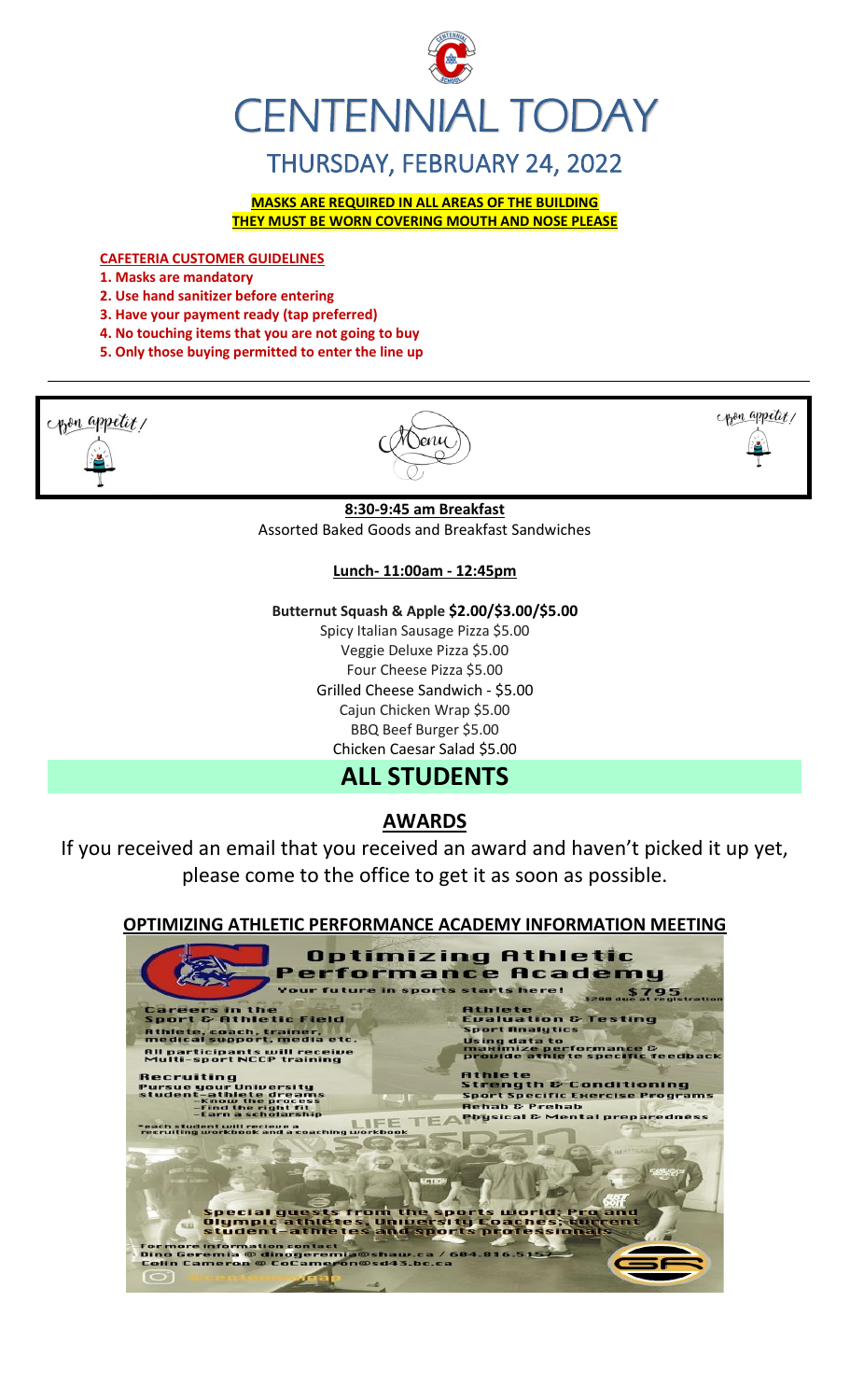**GET YOUR TICKETS FOR THE CENT MUSICAL!** The theatre is at 50% capacity and all attendees must wear masks. *High School: The Play (With Music)* was written and directed by Leah Hanas and Yvette Dunham, with choreography by Leila Jung, Sofia Mazzuca and Amber Hipditch. Be prepared to laugh, dance, and sing in your seats, as the students present thirteen musical numbers, woven into an original script. Running time is 2 hours plus a 15-minute intermission.



## **REGISTER FOR THE TECH LEADERSHIP 10/11/12 COURSE NOW!**

П

If you're interested in learning about technology, helping our school community, being part of an amazing Tech Team, and/or developing a variety of skills that will help you in any future opportunities, consider joining Tech Leadership and become a Tech Leader at Centennial next school year! Register for this course and fill out a form through the QR code or this link:<https://forms.office.com/r/sXhETqRPF7> Feel free to contact Ms. Hothi at [jahothi@sd43.bc.ca](mailto:jahothi@sd43.bc.ca) to learn more and discover if this is a good fit for you!



#### **ATTENTION STUDENTS CURRENTLY IN GRADE 9, 10 AND 11:**

Applications are now open for next year's **Jr. and Sr. Environmental Studies Academies**. You can find them:

- 1) On the Centennial Website
- 2) On our Instagram @cent.es
- 3) Using the QR code below



Applications close **March 11th at 3:00pm**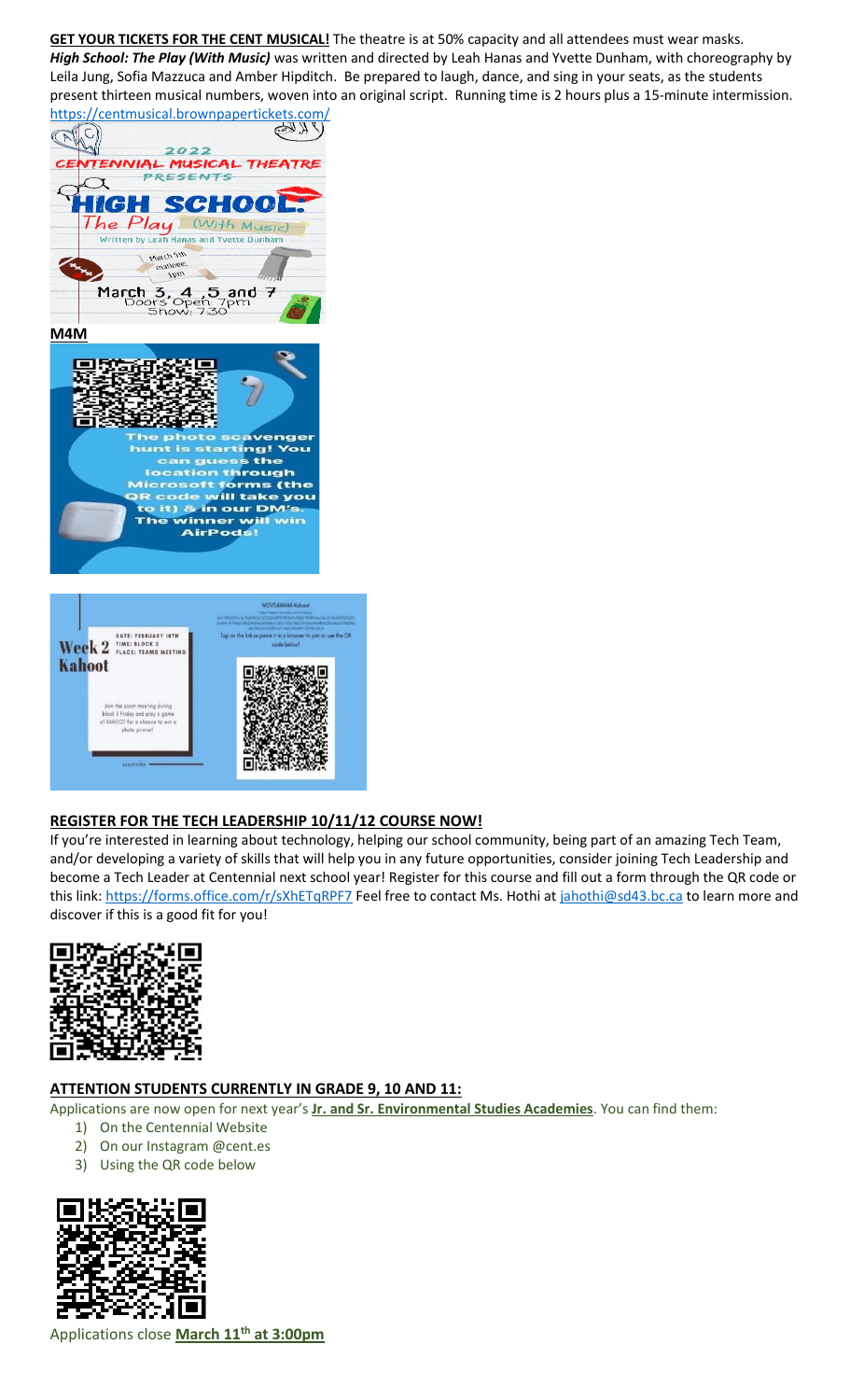## **COURSE PLANNING 2022-2023**

## **ATTENTION ALL STUDENTS RETURNING TO CENTENNIAL NEXT YEAR**

Course Planning information is **NOW available** on the Centennial Website

You now have access to the Course Planning Booklet for 22-23, with course descriptions

In addition, an online. *fillable course selection sheet* is available here:<https://mycentennial.sd43.bc.ca/courseplanning/> Counsellors **STRONGLY** encourage all students to read through the course descriptions to make sure you are choosing wisely.

Should you have any unanswered questions please contact your counsellor for further information We will be providing a **Virtual Question & Answer Teams Meeting** for Students and Parents on **Feb. 2nd from 6:30-7:30 P.M.** Link to be provided on Centennial website.

Once you have completed your course selection sheet you are welcome to meet with your counsellor in person or virtually.

Stay tuned for more information about Counsellor Sign Up Appointments!

**MYED PORTAL WILL OPEN ON FEB. 7TH AND CLOSE ON MARCH 1ST SO MAKE SURE YOU HAVE INPUT CORSES BY THE DEADLINE** 

#### **BLACK HISTORY MONTH**

February is Black History Month. It is meant to honour the significant historic and ongoing contributions of Black Canadians in society. It is also meant to spotlight the enormous impact that these contributions have made in pushing civil rights forward towards a more inclusive society for all. In different pods in the school, you will find posters highlighting the contributions of Black Canadians. Scan the QR code below and follow the instructions to enter a weekly prize draw. **This week's focus is on SCIENCE/MATH/BUSINESS.**

**Week 3 Winner: April-Si Woon Joon** – Please see Ms. Razzell in E122 to claim your prize!



# **GRADE 12'S**

# **CAREER CENTRE Visit the online Centennial Career Centre Page [HERE](https://www.sd43.bc.ca/school/centennial/ProgramsServices/CareerCentre/experiences/Pages/default.aspx#/=)**



**@cent43careercentre** 

## **UBC – DESIGN, CREATE, INNOVATE Info session**

March 1, 2022 - *[Design, Create, Innovate](https://usend.ubc.ca/sendy/l/rIVID892cGlXFhKkqDAP4pPw/CoLQGWp5F1aXR61frGQTLg/2NVMXaF6kwoqb0Zu2zyabA)* 5-6 PM

Interested in a future career where you'll get to design, create, and innovate? Want a career that can make an impacting change in our world? We invite students to learn about how a degree in engineering can lead to unlimited career opportunities that will allow you to design, create, and innovate.

#### **YCSP SCHOLARSHIP PROGRAM - Grade 11 or below BC Wildlife Foundation**

To apply for the YCSP, youth must…

- Be between grade 7 and grade 12 in the **2022-2023** school year.
- Be either
	- $\circ$  (A) sponsored by a BCWF member. If they are unsure how to go about this, please contact [youth@bcwf.bc.ca](mailto:youth@bcwf.bc.ca)
	- $\circ$  (B) become a BCWF member. Not a member? **Become one today**, membership starts at just \$56.00!

Once students have secured a sponsor or membership, all they need to do is fill out a[n application online.](https://bcwf.bc.ca/young-conservationist-scholarship-program/) **Application to the YCSP is FREE**! DEADLINE March 18.

## **BC SCHOOL SPORTS SCHOLARSHIPS ARE OPEN**

<https://www.bcschoolsports.ca/member-services/scholarships> Application & **Scholarship**  package available at the link. DEADLINE May 2/22.

#### **UBC ENGINEERING SCIENCE INFO SESSION**

How do I learn more? We're inviting students, parents, and teachers to Join us via **Zoom on Tuesday, March 8th, 2022, 4:00**  6:00 pm, to learn about Engineering Physics. Registration link: <https://forms.gle/phEhw2USGAUhGMDN7> for the event.